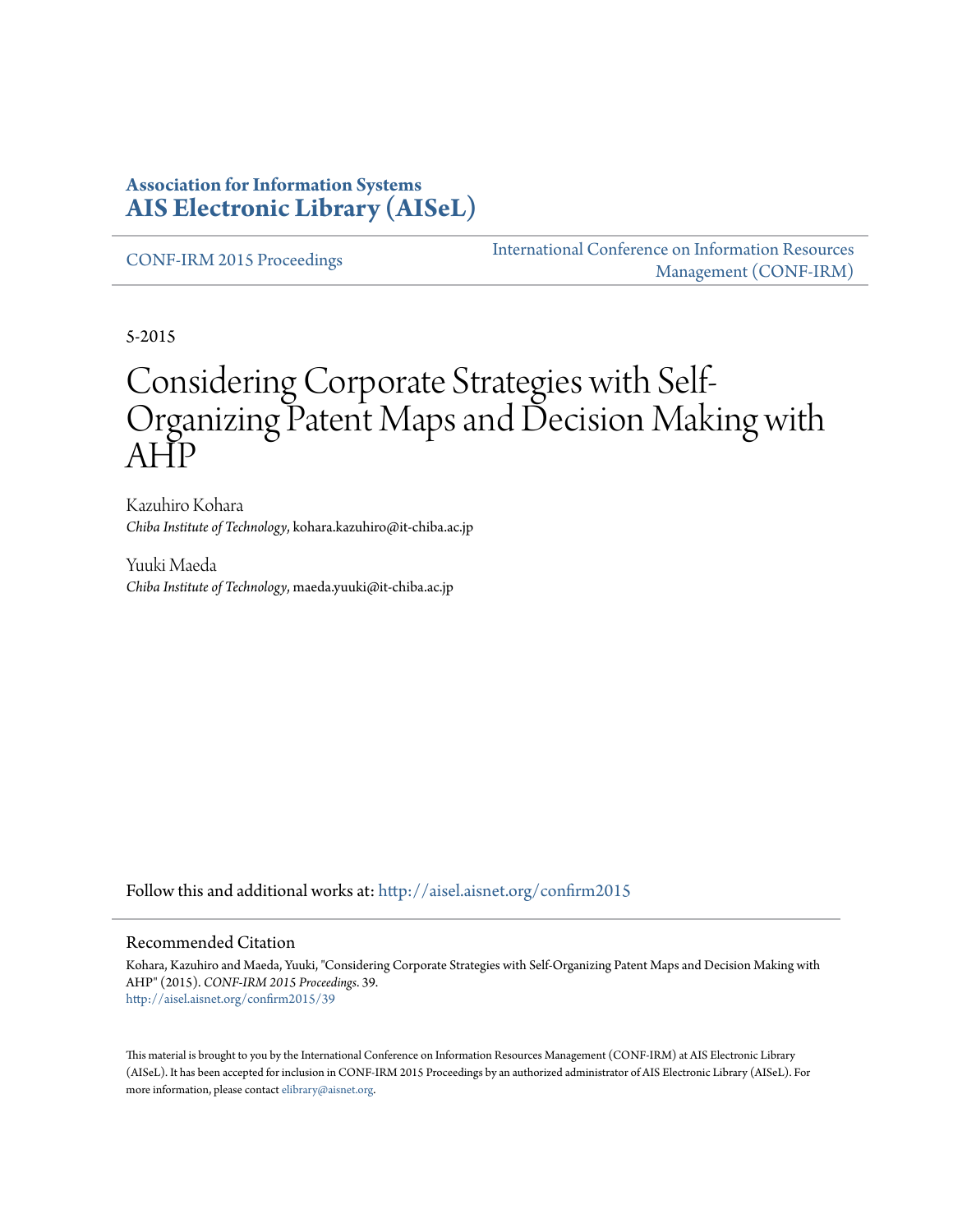## **P12. Considering Corporate Strategies with Self-Organizing Patent Maps and Decision Making with AHP**

Kazuhiro Kohara Chiba Institute of Technology kohara.kazuhiro@it-chiba.ac.jp

Yuuki Maeda Chiba Institute of Technology maeda.yuuki@it-chiba.ac.jp

#### *Abstract*

Previously, we proposed an approach for corporate decision making with self-organizing patent maps labeled by technical terms and AHP. First, we extracted keywords by text mining to transform patent documents into feature vectors of the companies. Second, we inputted the feature matrix of technical terms and company names into self-organizing maps to create patent maps labeled by the technical terms. Then, we considered several corporate strategies utilizing the patent maps and made a decision with AHP. We applied our approach to two patent areas (information home appliance and 3D image) to show examples of corporate decision making. However, it was unclear how to derive corporate strategies in our previous work. In this paper, we propose an approach for considering corporate strategies with self-organizing patent maps labeled by technical terms. Then, we applied our approach to two other patent areas (mobile phone and organic electro-luminescence display) to show examples of considering corporate strategies and decision making with AHP.

#### *Keywords*

Business Intelligence, Decision Making, Corporate Strategy, Patent Maps, Self-Organizing Maps, Text Mining, AHP.

#### **1. Introduction**

When a company starts research and development or licensing for entering into a new business in a certain technology field, the company needs to recognize the overall scope of that and other related technology fields, including pertinent patents. A patent map is the visualized expression of total patent analysis results for understanding complex patent information easily and effectively. The patent map is produced by gathering, processing, and analyzing pertinent patent information of the targeted technology field. Creating and updating such a map requires substantial human effort. Because automatic tools for assisting patent analysis are in demand, patent documents are typically analyzed by *text mining*, which is a technique for finding hidden and useful patterns in a text database (e.g., (Yoon et al. 2002), (Jun, 2011)). In addition, numerous works show that *self-organizing maps* (SOMs) (Kohonen, 1995) are effective in classifying a collection of text documents and building two-dimensional maps.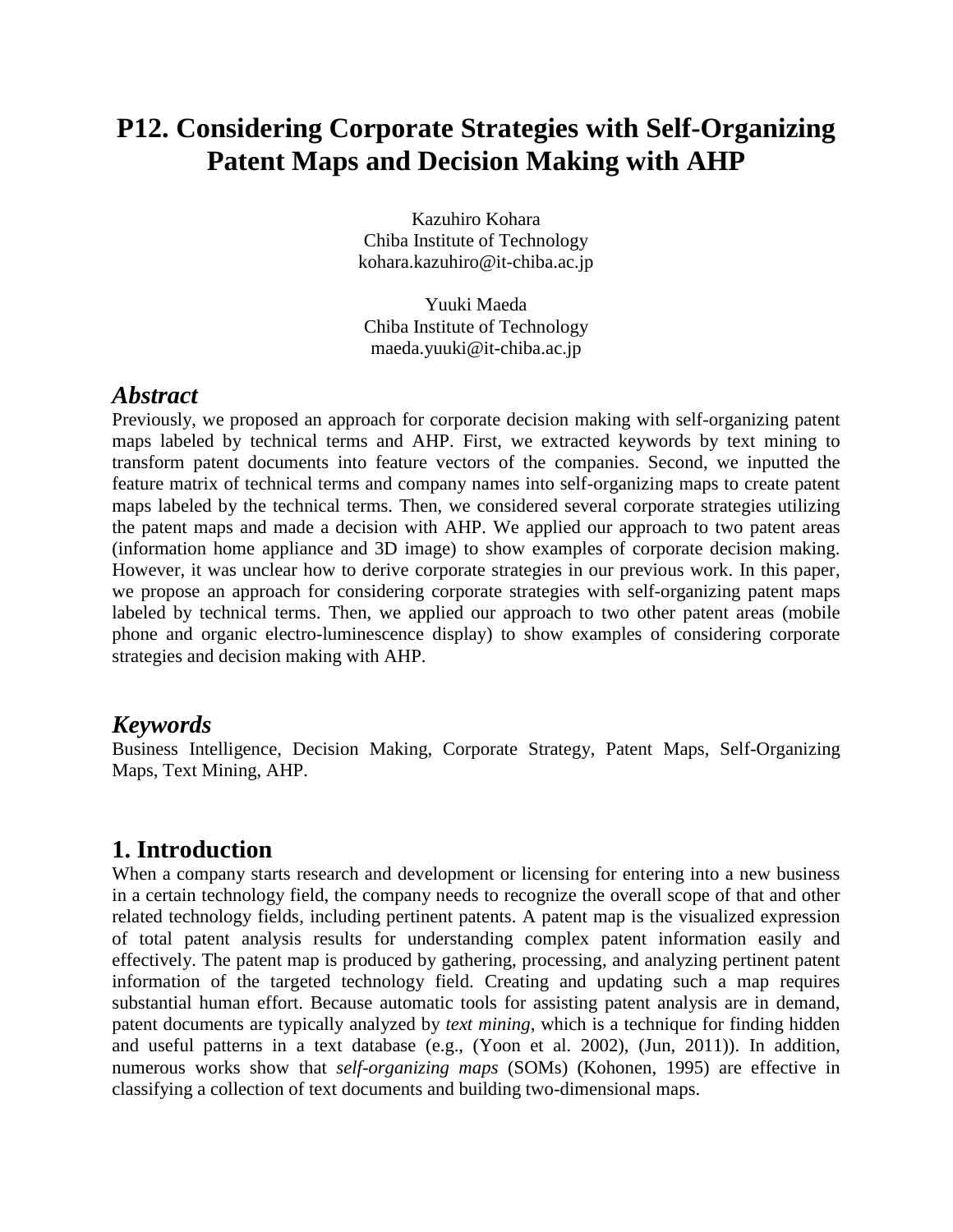Previously, we proposed an approach for decision making of corporate strategy that uses selforganizing patent maps labeled by technical terms and the *analytic hierarchy process* (AHP) (Saaty, 1980) (Kohara et al. 2012). First, we extracted keywords by text mining to transform patent documents into feature vectors of the companies. Second, we inputted the feature matrix of technical terms and company names into SOMs to create patent maps labeled by the technical terms. Then, we considered several corporate strategies utilizing the patent maps and made a decision with AHP. We applied our approach to two patent areas (information home appliance and 3D image) to show examples of corporate decision making. However, it was unclear how to derive corporate strategies in our previous work. In this paper, we propose an approach for considering corporate strategies with self-organizing patent maps labeled by technical terms. Then, we applied our approach to two other patent areas (mobile phone and organic electroluminescence display) to show examples of considering corporate strategies and decision making with AHP.

#### **2. Patents on mobile phone**

#### **2.1 Creating self-organizing patent maps on mobile phone**

We collected 768 patent documents (in Japanese) containing a summary of the problem and the solution from the IPDL (Industrial Property Digital Library provided by Japan's National Center for Industrial Property Information and Training) using the keyword "mobile phone." The number of applicants was 331 from the time period 2009 to 2010. We extract technical terms by word frequency analysis. We extract nouns whose frequency is five or more and whose number of letters is three or more. We ignore words which are vague, such as "computer," "data," or "system." We also extract technical terms by dependence relation analysis. Here, we extract nouns according to four cues of Japanese words: *hon-hatumei* (this invention), *teikyou* (offer), *kadai* (problem) and *mokuteki* (purpose) (Sakai et al. 2009). We extracted 48 words by using the word frequency and dependence relation analysis. We considered similar words as one word to reduce the number of words because a large number of words cannot be used to cluster patents using SOM.



(a) Clusters of technical terms for mobile phone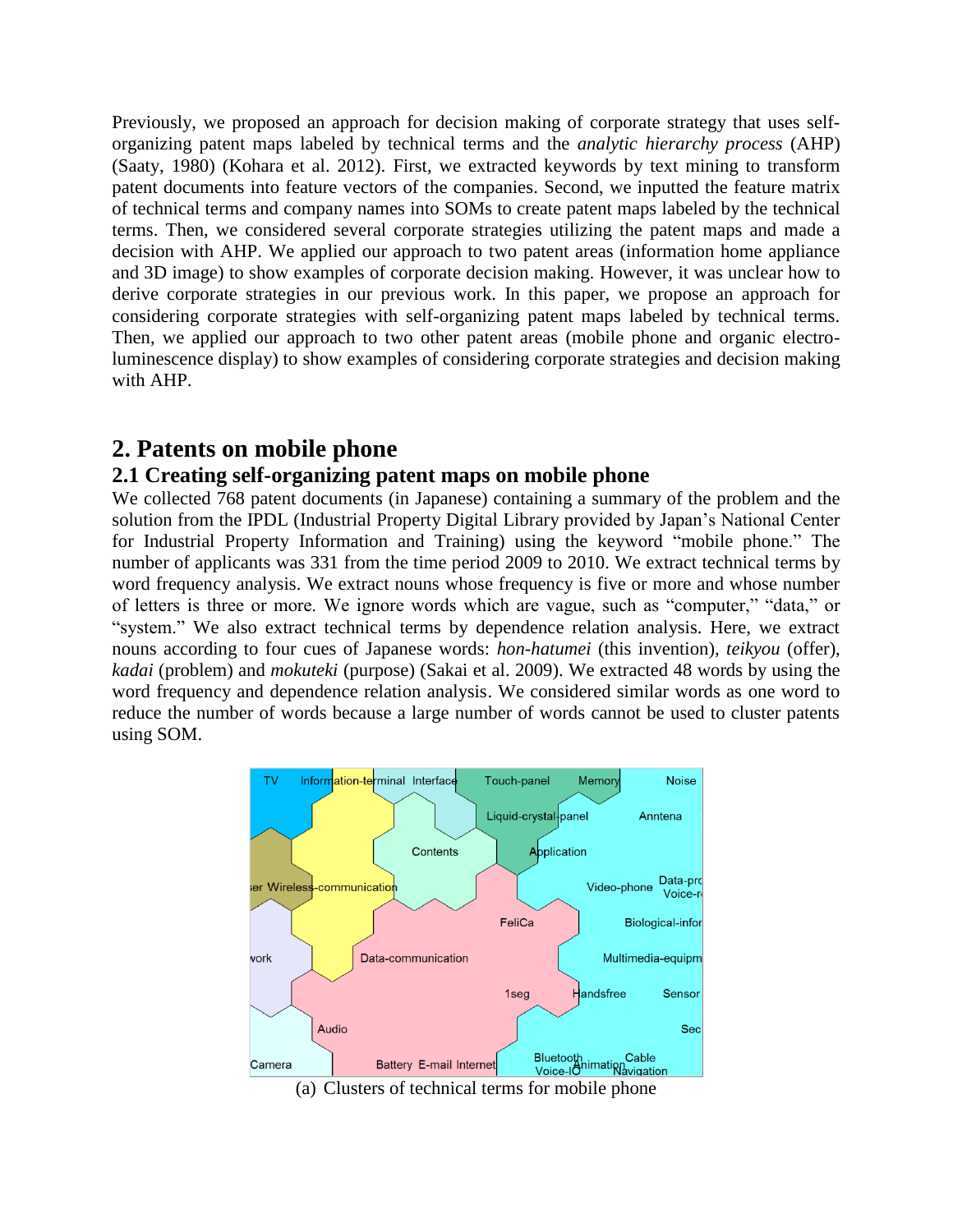

**Figure 1**: Self-organizing patent maps labeled by technical terms for mobile phone

Figure 1 (a) shows clusters of technical terms for "mobile phone." Figures 1 (b), (c), (d) and (e) show patent maps of Companies A, B, C and D, respectively, in which a color scale shows the number of terms. The color similarity of Companies A and B in Figures 1 (b) and (c) indicate the companies are highly competitive. They are leading companies in this field. The orange, yellow and green nodes for technical terms "Wireless-communication," "Interface," and "Camera" in Companies A and Company B indicate the frequency of occurrence of these terms is comparatively high. Dark blue means that corresponding terms are not present. In Figure 1 (d), the orange node corresponding to the technical term "Noise" means that the frequency of occurrence of "Noise" in the patents applied for by Company C is high. In Figure 1 (e), the red node corresponding to the technical term "Contents" means that the frequency of occurrence of "Contents" in the patents applied for by Company D is high.

#### **2.2 Considering corporate strategies with self-organizing patent maps**

Here, we propose a way of considering corporate strategies with self-organizing patent maps labeled by technical terms.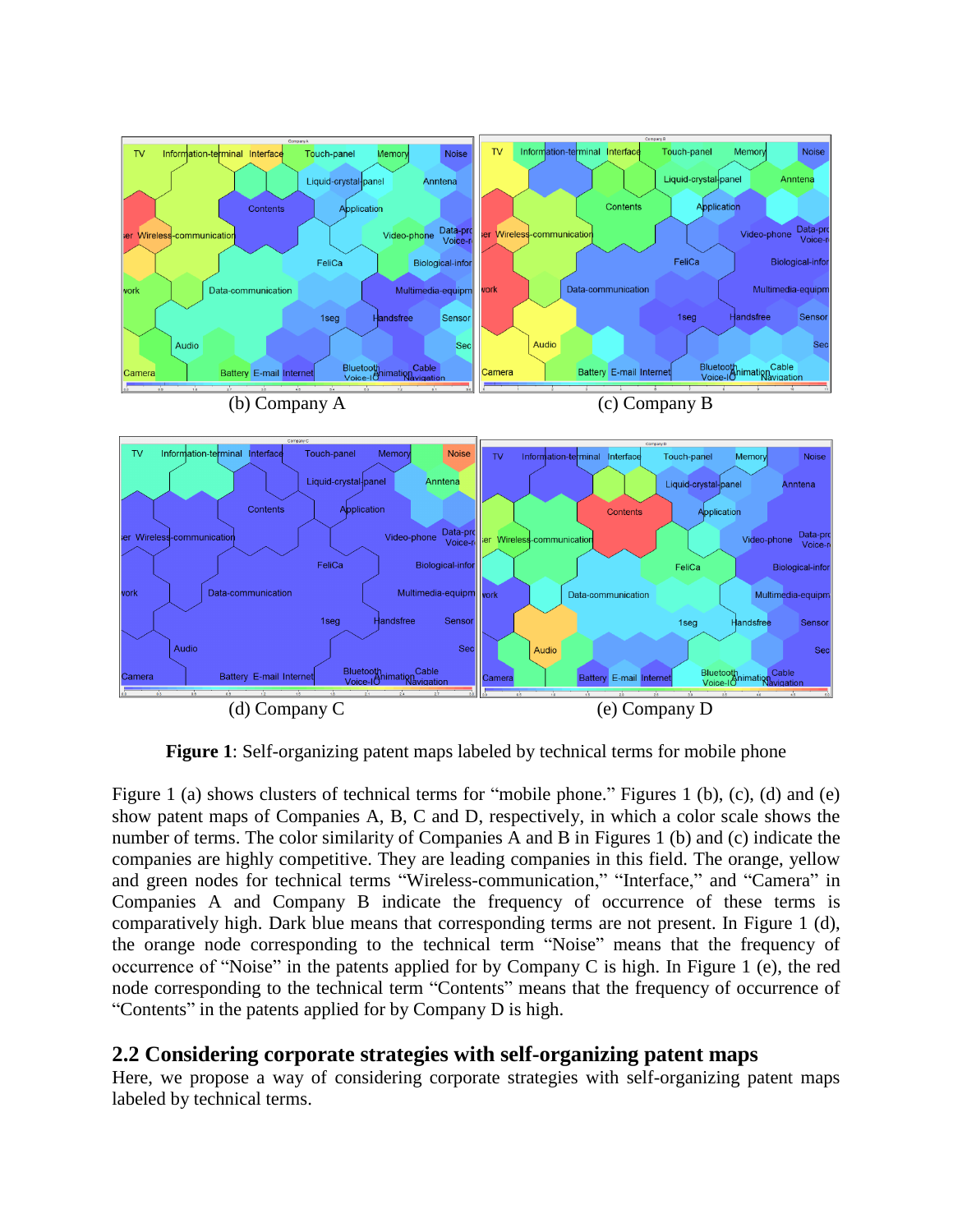- **Step 1:** Decide the target company for whom corporate strategies are considered. Here, we decided Company A who is a leading company in the field of mobile phone.
- **Step 2:** Decide the company who is competitive with the company decided in Step 1. Here, we decided Company B who is another leading company.
- **Step 3:** Find technical terms which appear in the patent map of Company A and don't appear in the patent map of Company B, by observing self-organizing patent maps labeled by technical terms. Consider a corporate strategy in which Company A will promote product development using the technology as a selling point.
- **Step 4**: Find technical terms which appear in the patent map of Company B and don't appear in the patent map of Company A, by observing self-organizing patent maps labeled by technical terms. Consider a corporate strategy in which Company A will promote research and development (R&D) on the technology, or find other company X which has the technology and promote product development by working together with Company X.
- **Step 5:** Find technical terms which don't appear in the patent map of Companies A and B, by observing self-organizing patent maps. Consider a corporate strategy in which Company A will promote R&D on the technology, or find other company Y which has the technology and promote product development by working together with Company Y.

According to the above steps, we considered the following corporate strategy with which Company A will overcome Company B.

**Strategy A1:** Company A makes plans for business expansion using video phone technology (the green node in the center right part of Figure 1 (b)), patents for which Company B has not yet applied.

**Strategy A2:** Company A makes plans for business expansion using 1seg technology (the light blue node in the upper right part of Figure 1 (b)), patents for which Company B has not yet applied.

**Strategy A3:** As noise reduction technology doesn't appear in both patent maps of Companies A and B, Company A enters into licensing agreements with Company C who has already applied for a noise reduction patent.

**Strategy A4:** As bluetooth technology doesn't appear in both patent maps of Companies A and B, Company A enters into licensing agreements with Company D who has already applied for a bluetooth patent.

### **3. Patents on organic electro-luminescence display**

#### **3.1 Creating self-organizing patent maps on organic EL display**

We collected 647 patent documents from IPDL using the word "organic electro-luminescence display." The number of applicants was 66 for the time period 2010 to 2011. Using the word frequency and dependence relation analysis, we extracted 25 words.

Figure 2 (a) shows clusters of technical terms for "organic EL display." Figures 2 (b), (c), (d) and (e) show patent maps of Companies E, F, G and H, respectively. In Figures 2 (b) and (c), the similar colors of the patent maps of Companies E and F indicate they are highly competitive. They are leading companies in this field. The red node for "Ink" indicates the high frequency of occurrence of this term in the patents applied for by Companies E and F. The green node for the technical terms "Process" and the light blue node for "Long-life" in Companies E and F indicate their comparatively high frequency of occurrence. In Figure 2 (d), the green and light blue nodes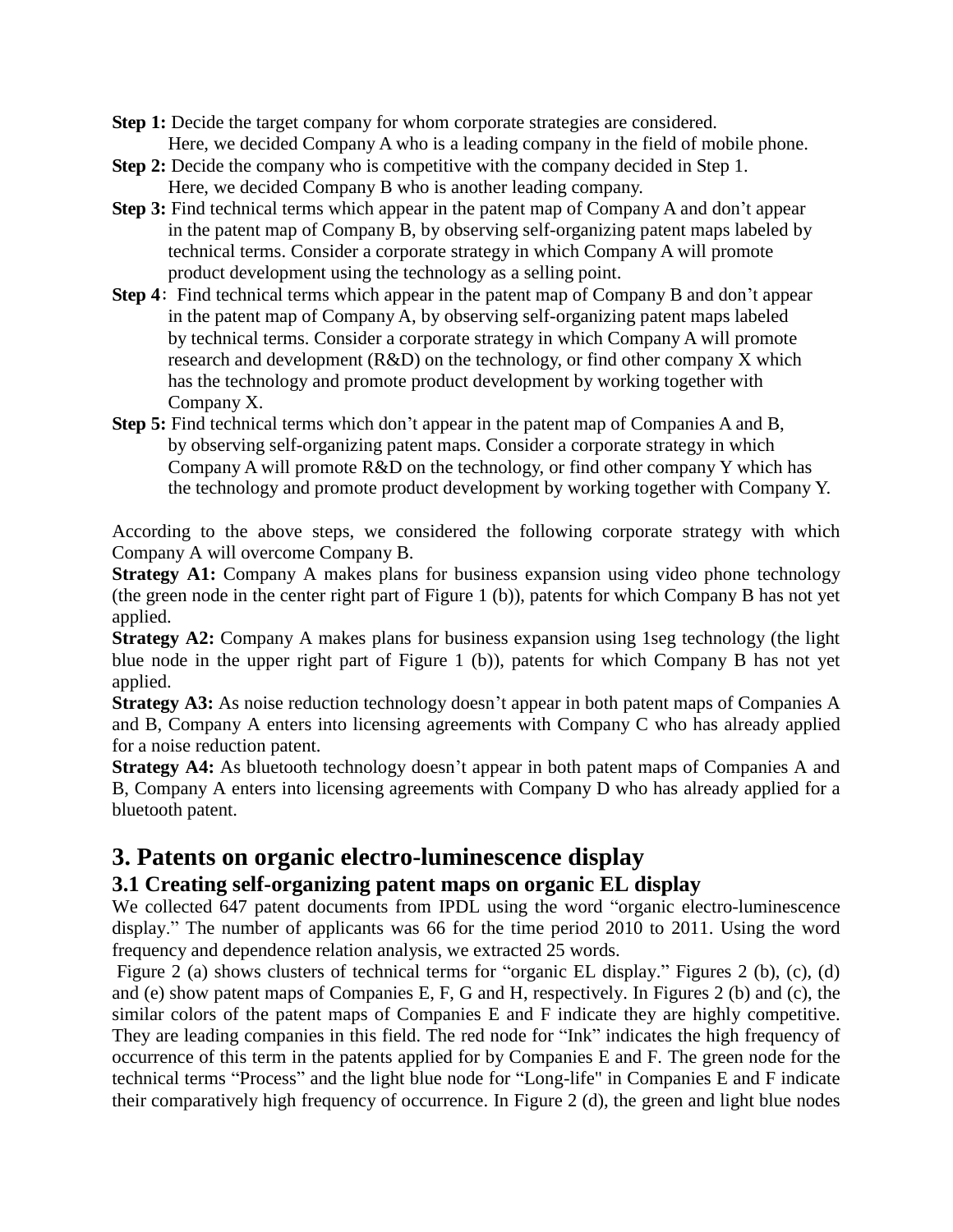corresponding to the technical terms "Material" and "Durability" mean that the frequency of occurrence of "Material" and "Durability" in the patents applied for by Company G is high. In Figure 2 (e), the green and light blue nodes corresponding to the technical terms "Highdefinition," "High-brightness" and "High-image-quality" in Company H indicate a comparatively high frequency of occurrence of these terms



(a) Clusters of technical terms for organic EL display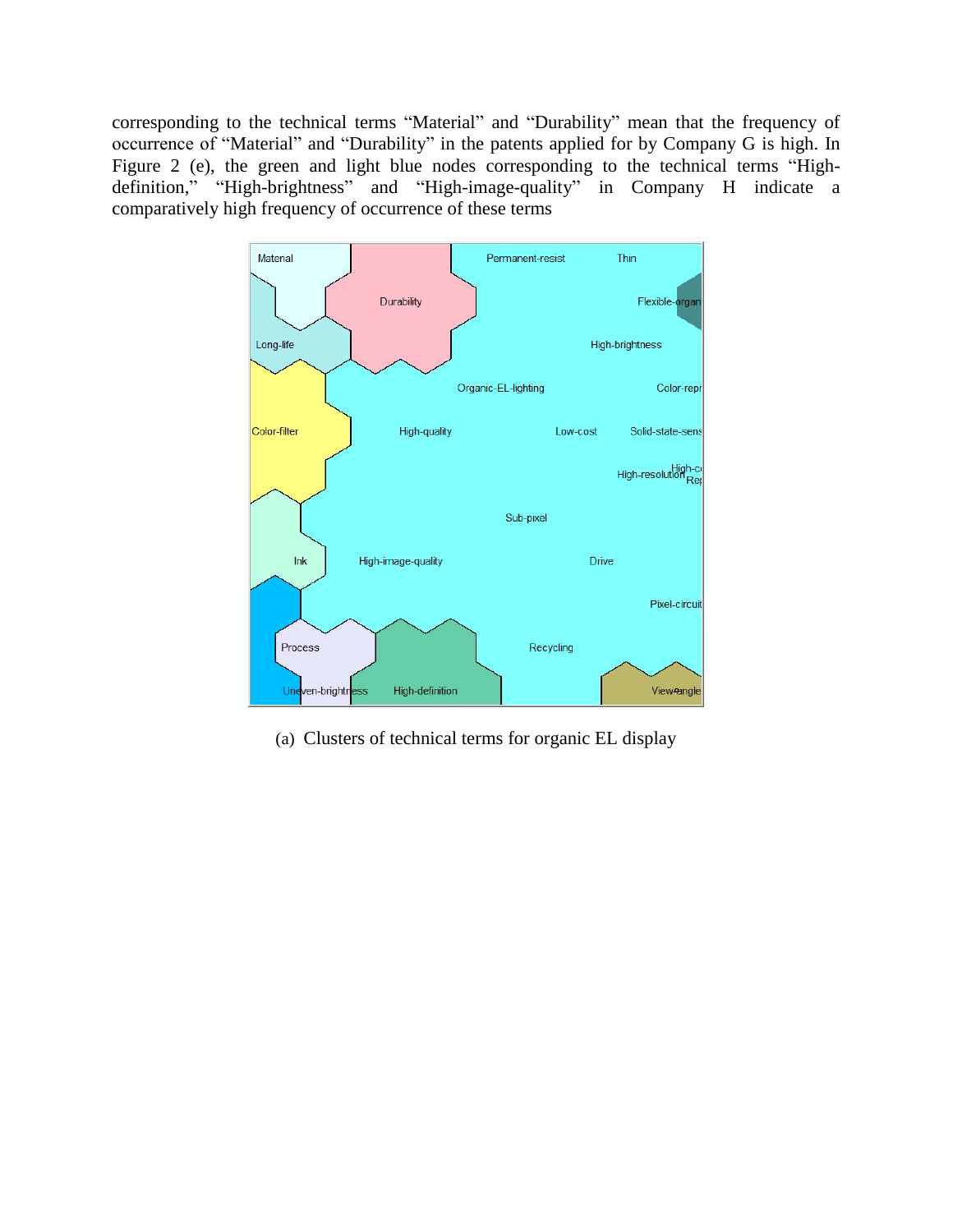

**Figure 2**: Self-organizing patent maps labeled by technical terms for organic EL display

#### **3.2 Considering corporate strategies with self-organizing patent maps**

According to the steps described in Sec. 2.2, we considered the following corporate strategy with which Company E will overcome Company F.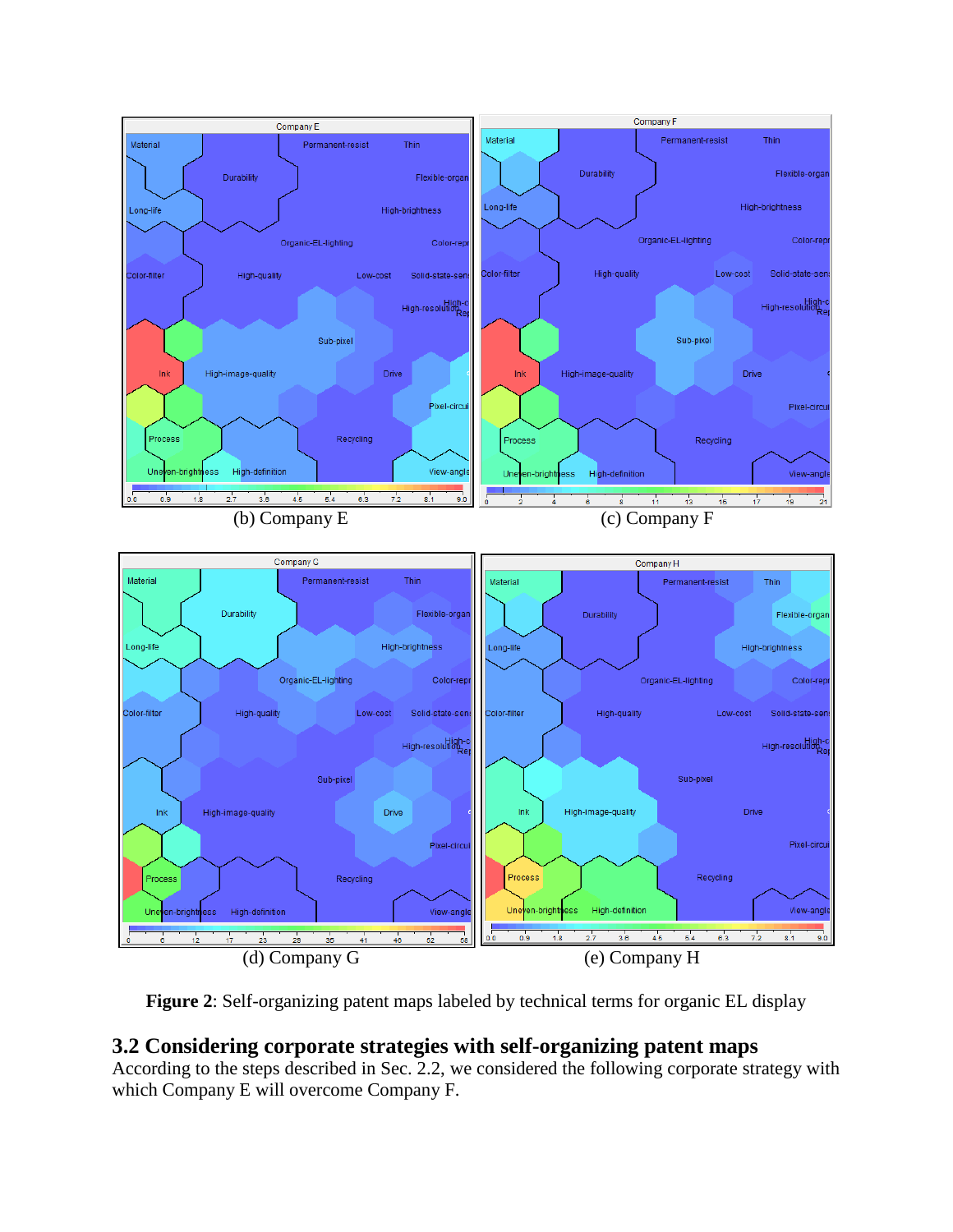**Strategy E1:** Company E makes plans for business expansion using view angle technology (the green node in the lower right part of Figure 2 (b)), patents for which Company F has not yet applied.

**Strategy E2:** Company E makes plans for business expansion using high image quality technology (the light blue node in the lower left part of Figure 2 (b)), patents for which Company F has not yet applied.

**Strategy E3:** As drive technology doesn't appear in the patent map of Company E, Company E enters into licensing agreements with Company G who has already applied for a drive patent.

**Strategy E4:** As high brightness technology doesn't appear in both patent maps of Companies E and F, Company E promotes product development by working together with Company H who has already applied for a high brightness patent.

## **4. Corporate decision making with AHP**

#### **4.1 Corporate decision making on mobile phone**

AHP has been widely used for economic, political, social and corporate decision making (e.g., (Saaty & Vargas 1994), (Saaty, 2001)). Figure 3 shows an example of the relative measurement AHP model created for the task of corporate decision making on mobile phone by Company A. Here, we used the following four criteria: required time, income, human resources, and R&D funds.



**Figure 3**: AHP model for corporate decision making by Company A

We assumed the pairwise comparison matrix for Company A. The pairwise comparison matrix for the four criteria is shown in Table 1. Intensity of importance is 1 for equal importance, 3 for moderate importance, 5 for essential or strong importance, 7 for demonstrated importance and 9 for extreme importance. Intermediate values between the two adjacent judgements are used when compromise id needed. Here, we assumed that required time is most important in mobile phones, income is second most important, and human resources is third most important. In Table 1, required time is moderate important to income, strongly important to human resources, and demonstrated important to R&D funds. As a result, required time is most important and its weight is 0.565.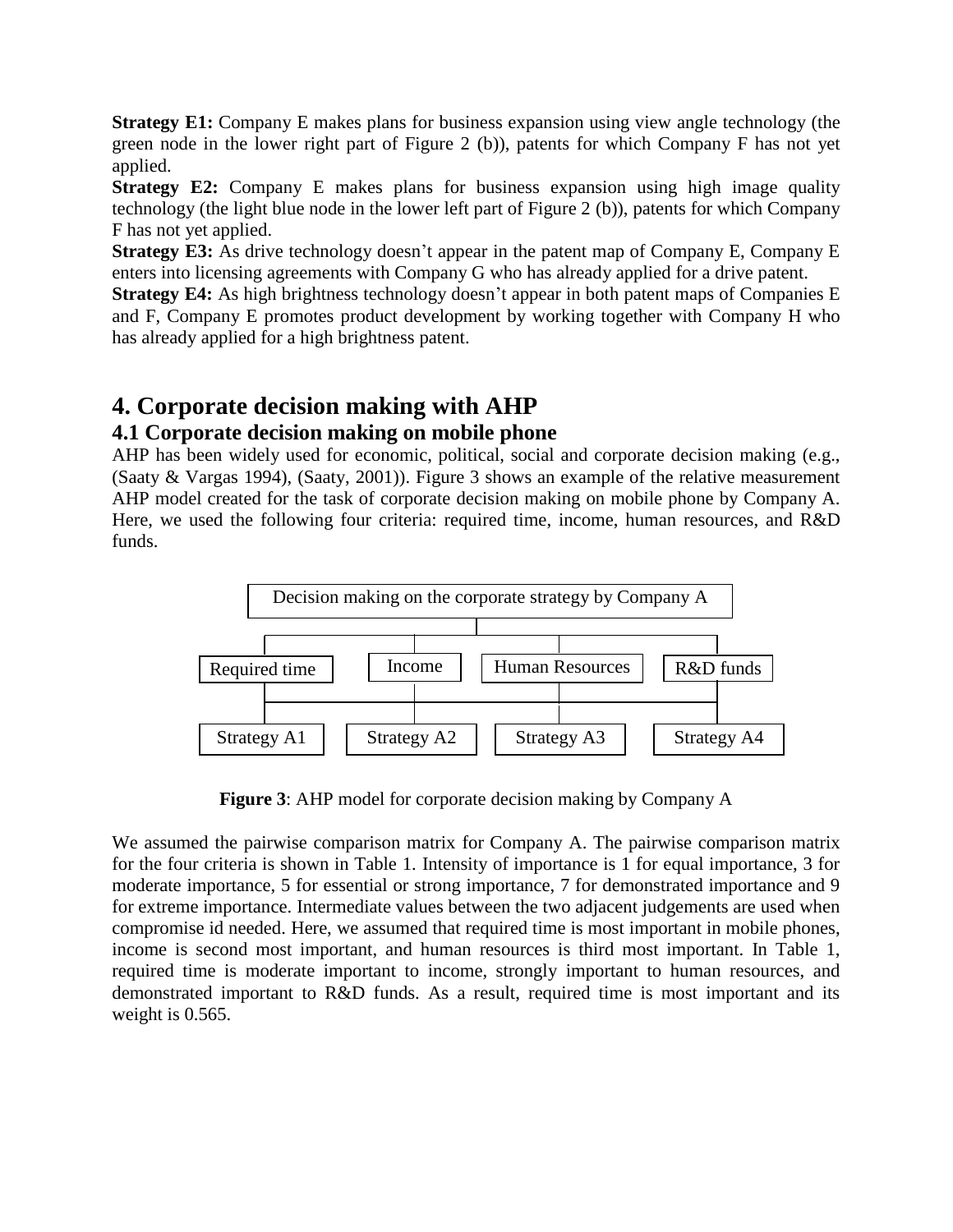|                 | Required time | Income | Human resources | R&D funds | Weight |
|-----------------|---------------|--------|-----------------|-----------|--------|
| Required time   |               |        |                 |           | 0.565  |
| Income          |               |        |                 |           | 0.262  |
| Human resources |               |        |                 |           | በ 117  |
| R&D funds       |               |        |                 |           | 0.055  |

**Table 1**: Pairwise comparisons of four criteria

Consistency index  $= 0.039$ 

Consistency index shows whether the pairwise comparison is appropriate or not. When the index is lower than 0.1, the pairwise comparison is appropriate. When the index is over 0.1, the comparison is not appropriate and should be corrected. In this case, consistency index was 0.039 and the pairwise comparison was appropriate.

The pairwise comparisons of four alternatives with respect to required time are shown in Table 2. The weights of Strategies A1 and A2 were highest. Because Company A makes plans for business expansion using his own technology in Strategies A1 and A2, we assumed that the required time of Strategies A1 and A2 is shortest.

**Table 2**: Pairwise comparisons of alternatives with respect to required time

|             | Strategy A1 | Strategy A2 | Strategy A3 | <b>Strategy A4</b> | Weight |
|-------------|-------------|-------------|-------------|--------------------|--------|
| Strategy A1 |             |             |             |                    | 0.375  |
| Strategy A2 |             |             |             |                    | 0.375  |
| Strategy A3 |             |             |             |                    | 0.125  |
| Strategy A4 |             |             |             |                    | 0.125  |

Consistency index  $= 0$ 

The pairwise comparisons of four alternatives with respect to income are shown in Table 3. The weight of Strategy A2 was highest and the weight of Strategy A1 was lowest. Because we assumed that the income resulting from 1seg technology of Strategy A2 is highest and the income resulting from video phone technology of Strategy A1 is lowest in Japan.

|  |  | <b>Table 3:</b> Pairwise comparisons of alternatives with respect to income |
|--|--|-----------------------------------------------------------------------------|
|--|--|-----------------------------------------------------------------------------|

|                    | Strategy A1 | Strategy A2   | Strategy A3 | <b>Strategy A4</b> | Weight |
|--------------------|-------------|---------------|-------------|--------------------|--------|
| Strategy A1        |             | $\frac{1}{4}$ |             |                    | 0.089  |
| Strategy A2        |             |               |             |                    | 0.434  |
| <b>Strategy A3</b> |             |               |             |                    | 0.239  |
| Strategy A4        |             |               |             |                    | 0.239  |

Consistency index  $= 0.070$ 

The pairwise comparisons of four alternatives with respect to human resources are shown in Table 4. The weights of Strategies A1 (video phone) and A2 (1seg) were highest, because Company A already has human resources concerning with video phone and 1seg technology.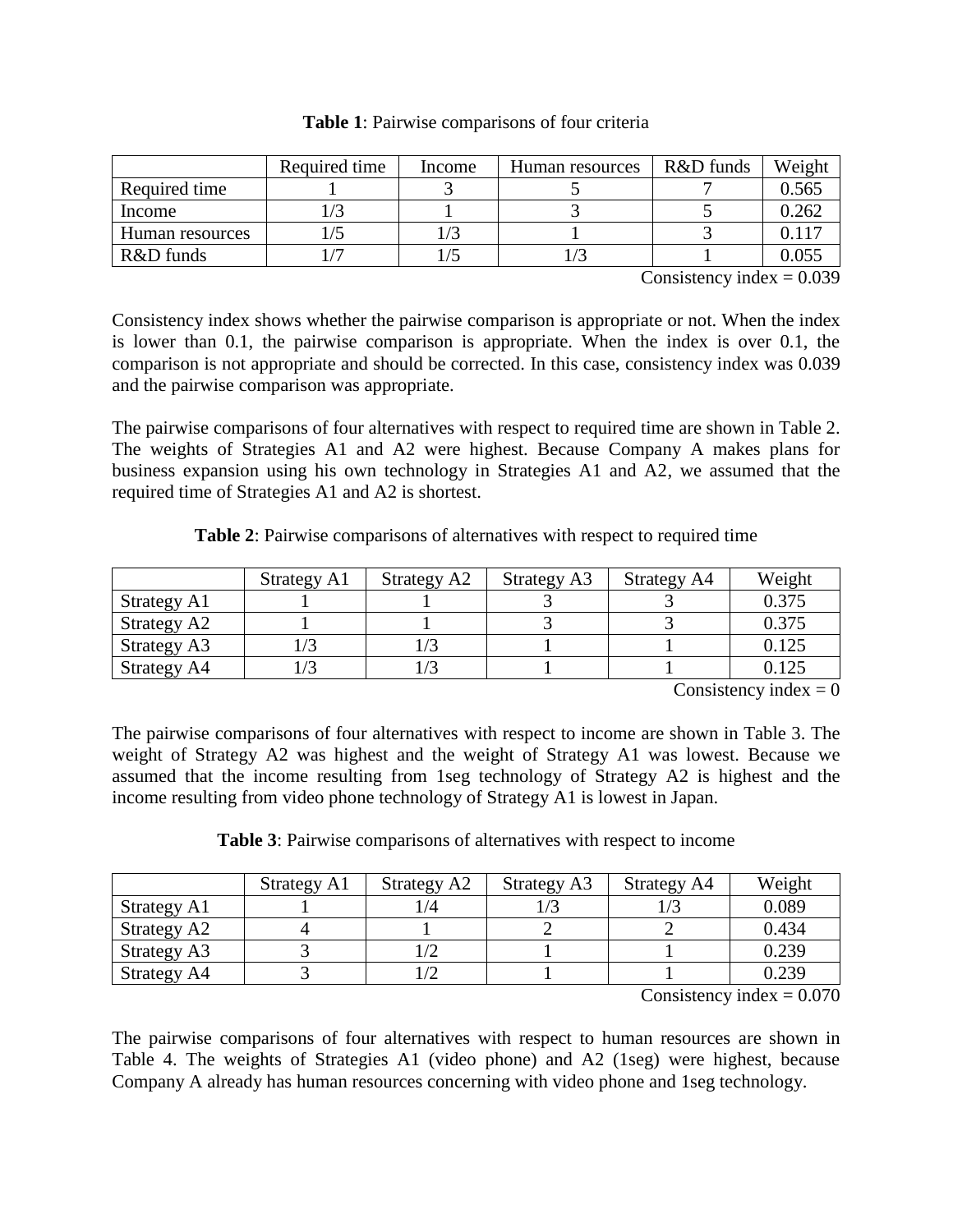|             | Strategy A1 | Strategy A2 | Strategy A3 | Strategy A4 | Weight |
|-------------|-------------|-------------|-------------|-------------|--------|
| Strategy A1 |             |             |             |             | 0.417  |
| Strategy A2 |             |             |             |             | 0.417  |
| Strategy A3 | 1/5         |             |             |             | 0.083  |
| Strategy A4 |             |             |             |             | 0.083  |

**Table 4**: Pairwise comparisons of alternatives with respect to human resources

Consistency index  $= 0$ 

The pairwise comparisons of four alternatives with respect to R&D funds are shown in Table 5. The weights of Strategies A1 (video phone) and A2 (1seg) were highest, because Company A already has video phone and 1seg technology.

|             | Strategy A1 | Strategy A2 | <b>Strategy A3</b> | <b>Strategy A4</b> | Weight |
|-------------|-------------|-------------|--------------------|--------------------|--------|
| Strategy A1 |             |             |                    |                    | 0.375  |
| Strategy A2 |             |             |                    |                    | 0.375  |
| Strategy A3 |             |             |                    |                    | 0.125  |
| Strategy A4 |             |             |                    |                    | 0.125  |

**Table 5**: Pairwise comparisons of alternatives with respect to R&D funds

Consistency index  $= 0$ 

Table 6 shows final results of AHP. Strategy A2 was the best. Because we assumed that short required time is most important and high income is second most important. The required time of Strategy A2 is shortest and the income of Strategy A2 is highest. Strategy A2 is selected as the final choice.

**Table 6**: Final results of AHP for the task of corporate decision making on "mobile phone" by Company A

| Criteria           | Required time | Income | Human resources | R&D funds | Result |
|--------------------|---------------|--------|-----------------|-----------|--------|
| Weight of criteria | 0.565         | 0.262  | 0.117           | 0.055     |        |
| Strategy A1        | 0.375         | 0.089  | 0.417           | 0.375     | 0.305  |
| Strategy A2        | 0.375         | 0.434  | 0.417           | 0.375     | 0.395  |
| Strategy A3        | 0.125         | 0.239  | 0.083           | 0.125     | 0.15   |
| <b>Strategy A4</b> | 0.125         | 0.239  | 0.083           | 0.125     | 0.15   |

#### **4.2 Corporate decision making on organic EL display**

Figure 4 shows an example of the relative measurement AHP model created for the task of corporate decision making on organic EL display by Company E. Here, we also used the following four criteria: required time, income, human resources, and R&D funds.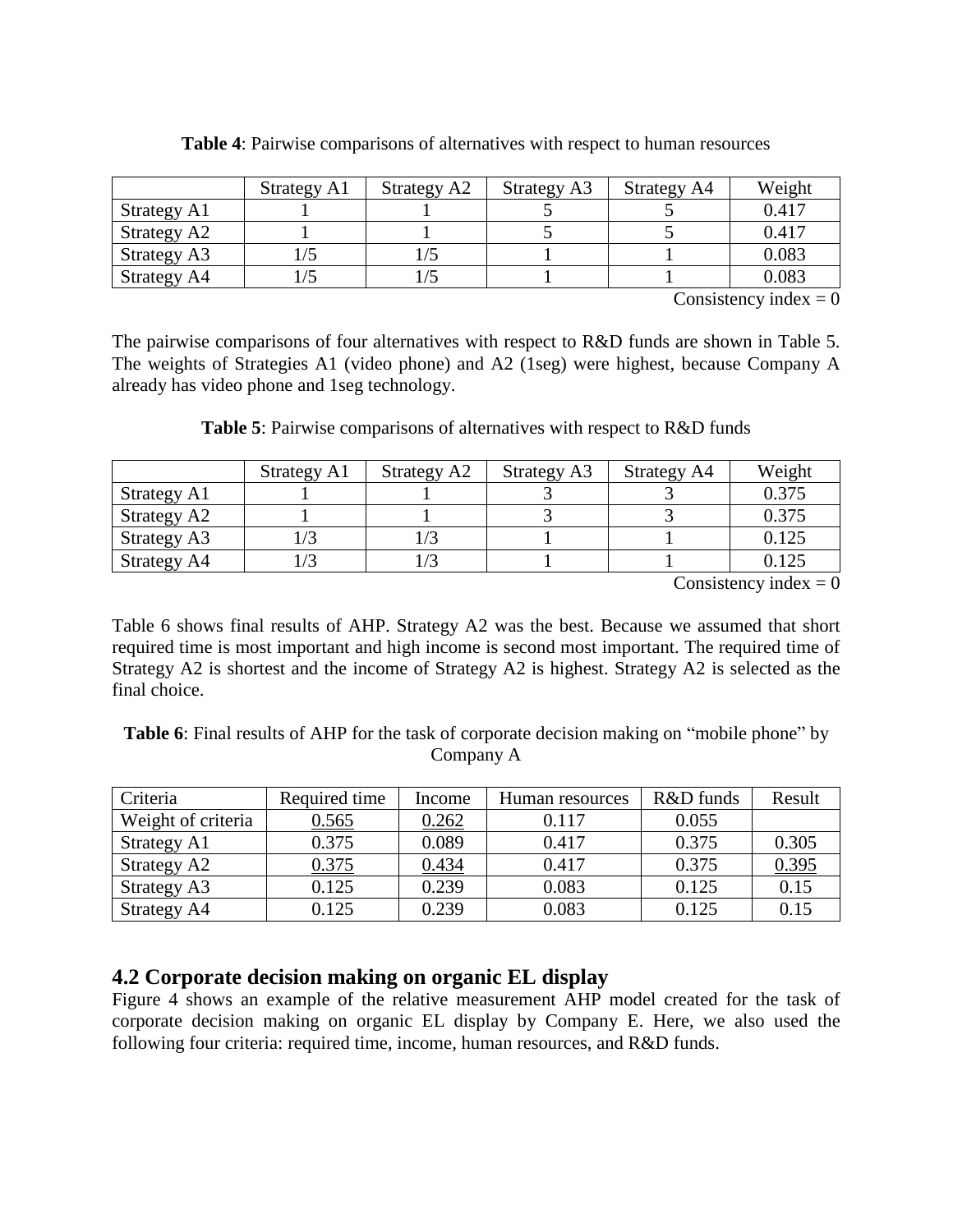

**Figure 4**: AHP model for corporate decision making by Company E

We assumed the pairwise comparison matrix for Company E. The pairwise comparison matrix for the four criteria is shown in Table 7. Here, we also assumed that required time is most important in organic EL displays, income is second most important, and human resources is third most important.

**Table 7**: Pairwise comparisons of four criteria

|                 | Required time | Income | Human resources | R&D funds | Weight |
|-----------------|---------------|--------|-----------------|-----------|--------|
| Required time   |               |        |                 |           | 0.565  |
| Income          |               |        |                 |           | 0.262  |
| Human resources |               |        |                 |           |        |
| R&D funds       |               |        |                 |           | 0.055  |

Consistency index  $= 0.039$ 

The pairwise comparisons of four alternatives with respect to required time are shown in Table 8. The weights of Strategies E1 and E2 were highest and the weight of Strategy E4 was third highest. Because Company E makes plans for business expansion using his own technology in Strategies E1 and E2, we assumed that the required time of Strategies E1 and E2 is shortest. As Company E promotes product development by working together with Company H who has his own technology in Strategy E4, we assumed that the required time of Strategy E4 is third shortest.

**Table 8**: Pairwise comparisons of alternatives with respect to required time

|             | <b>Strategy E1</b> | Strategy E2 | <b>Strategy E3</b> | Strategy E4 | Weight |
|-------------|--------------------|-------------|--------------------|-------------|--------|
| Strategy E1 |                    |             |                    |             | 0.351  |
| Strategy E2 |                    |             |                    |             | 0.351  |
| Strategy E3 |                    |             |                    |             | 0.109  |
| Strategy E4 |                    |             |                    |             | 0.189  |

Consistency index  $= 0.003$ 

The pairwise comparisons of four alternatives with respect to income are shown in Table 9. The weight of Strategy E2 was highest and the weight of Strategy E1 was second highest. Because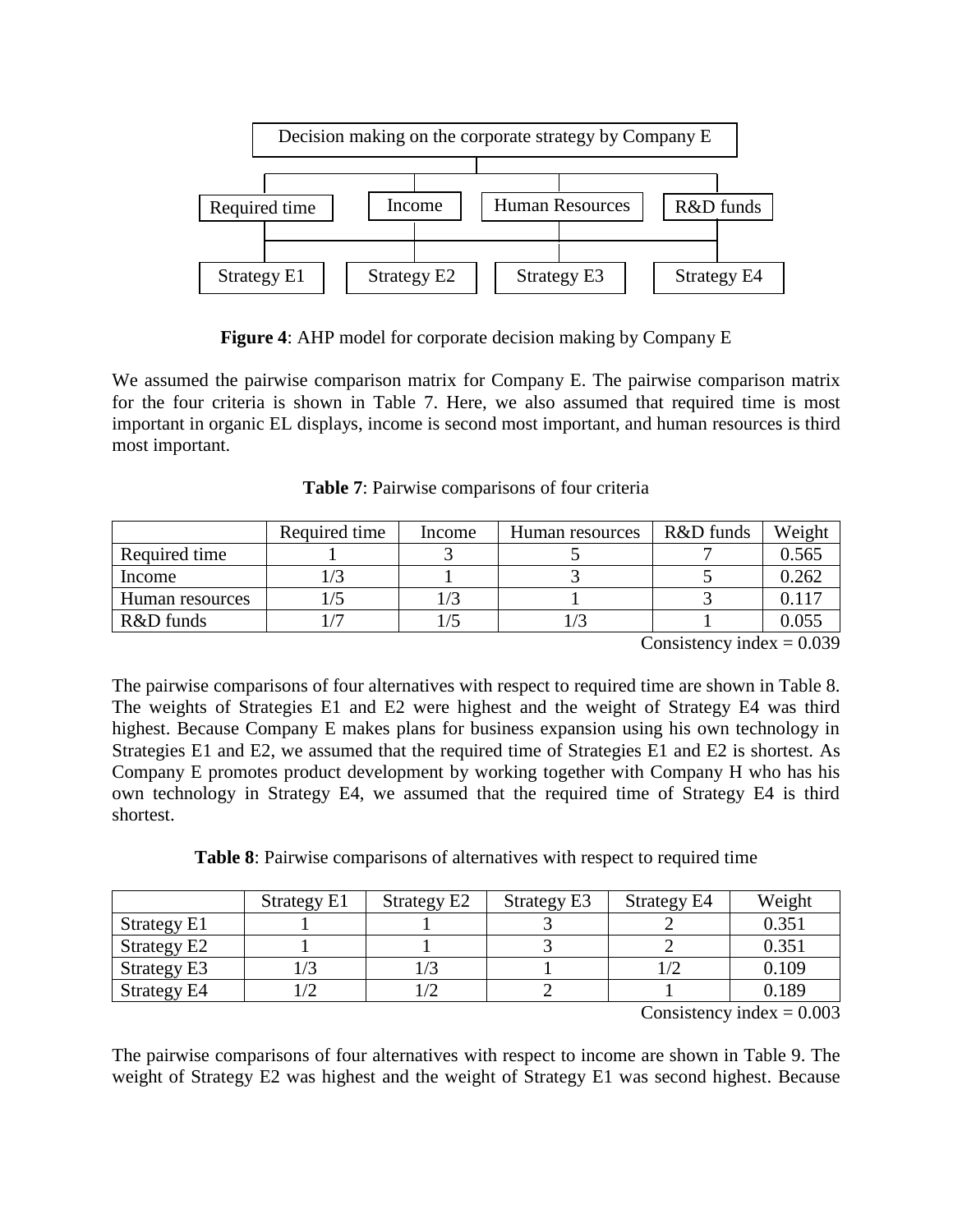we assumed that the income resulting from high image quality technology of Strategy E2 is highest and the income resulting from view angle technology of Strategy E1 is second highest.

|                    | Strategy E1 | Strategy E2 | Strategy E3 | Strategy E4 | Weight |
|--------------------|-------------|-------------|-------------|-------------|--------|
| <b>Strategy E1</b> |             |             |             |             | 0.297  |
| Strategy E2        |             |             |             |             | 0.485  |
| <b>Strategy E3</b> | /3          | ./4         |             |             | 0.109  |
| <b>Strategy E4</b> | /3          | /4          |             |             | 0.109  |

**Table 9**: Pairwise comparisons of alternatives with respect to income

Consistency index  $= 0.007$ 

The pairwise comparisons of four alternatives with respect to human resources are shown in Table 10. The weights of Strategies E1 (view angle) and E2 (high image quality) were highest, because Company E already has human resources concerning with view angle and high image quality technology.

**Table 10**: Pairwise comparisons of alternatives with respect to human resources

|                    | Strategy E1 | Strategy E2 | Strategy E3 | Strategy E4 | Weight |
|--------------------|-------------|-------------|-------------|-------------|--------|
| Strategy E1        |             |             |             |             | 0.390  |
| Strategy E2        |             |             |             |             | 0.390  |
| Strategy E3        |             |             |             |             | 0.068  |
| <b>Strategy E4</b> | /3          |             |             |             | 0.152  |

Consistency index  $= 0.014$ 

The pairwise comparisons of four alternatives with respect to R&D funds are shown in Table 11. The weights of Strategies E1 (view angle) and E2 (high image quality) were highest, because Company E already has view angle and high image quality technology.

**Table 11**: Pairwise comparisons of alternatives with respect to R&D funds

|                    | <b>Strategy E1</b> | Strategy E2 | Strategy E3 | Strategy E4 | Weight |
|--------------------|--------------------|-------------|-------------|-------------|--------|
| Strategy E1        |                    |             |             |             | 0.351  |
| Strategy E2        |                    |             |             |             | 0.351  |
| <b>Strategy E3</b> |                    |             |             |             | 0.109  |
| Strategy E4        |                    |             |             |             | 0.189  |

Consistency index  $= 0.003$ 

Table 12 shows final results of AHP. Strategy E2 was the best. Because we assumed that short required time is most important and high income is second most important. The required time of Strategy E2 is shortest and the income of Strategy E2 is highest. Strategy E2 is selected as the final choice.